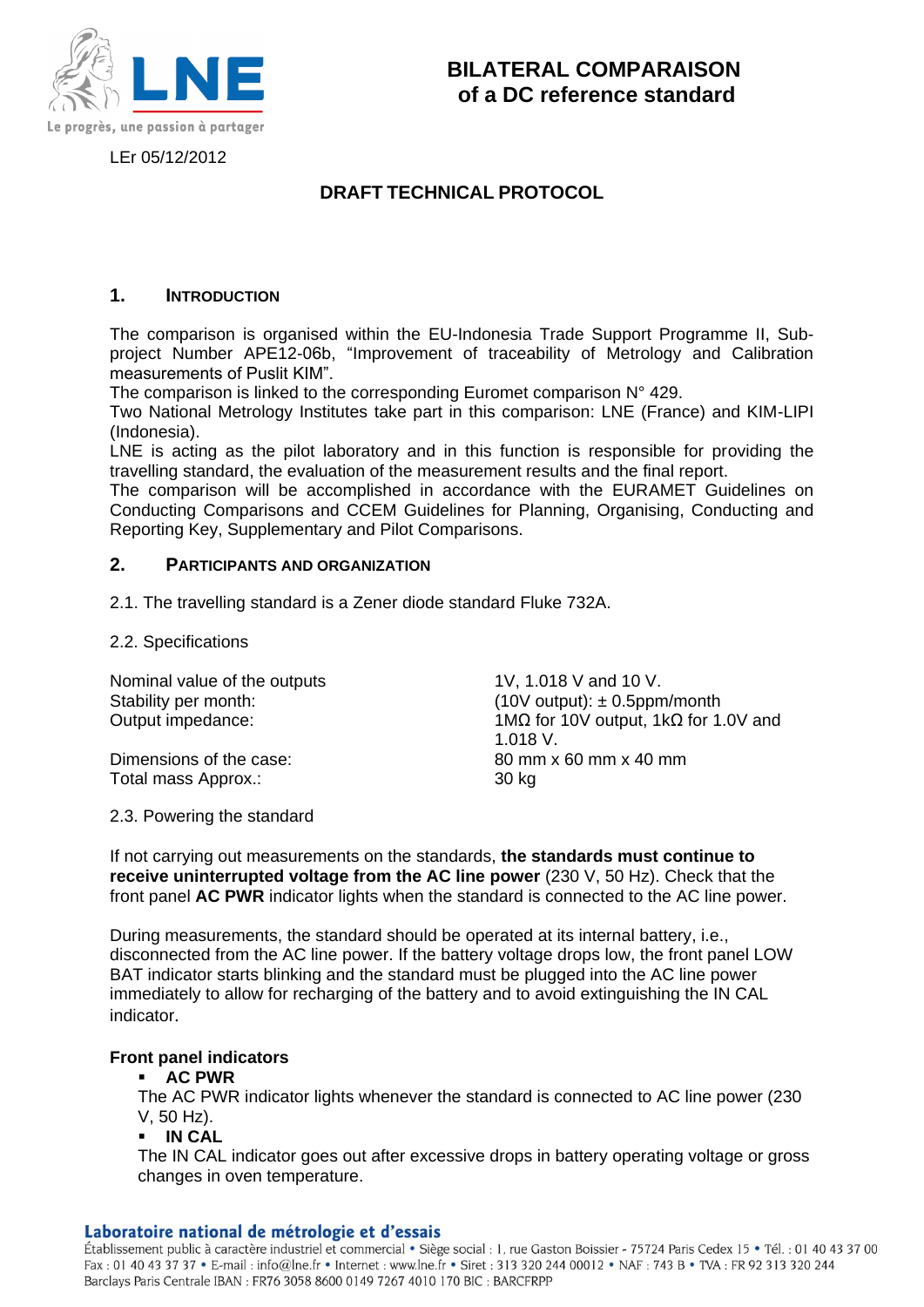# **BILATERAL COMPARAISON of a DC reference standard**

## **If the IN CAL indicator doesn't light, you must immediately contact the pilot laboratory, which will give specific instructions how to proceed.**

## **CHARGE**

The CHARGE indicator lights when the standard is connected to the AC line power and the internal battery is in the charging mode. When the battery is near full charge, the CHARGE indicator goes off.

## **LOW BAT**

The LOW BAT indicator blinks when approximately 5 hours of battery operation time remains.

**When LOW BAT blinks, plug the standard into the AC line power immediately to avoid extinguishing the IN CAL indicator.** The battery is recharged in less than 24 hours with the self-contained automatic battery charger.

## **3. Quantities to be measured**

- *V1.018 : voltage at the output 1.018 V;*
- *V10: voltage at the output 10 V;*
- **F**<sub>ext</sub>: the temperature (°C) of the environment where the standard is measured.

## **4. Measurement instructions**

## **Precautions**

- Do not short the output voltages.
- Make sure not to disconnect the standard from the AC line power for too long a period.
- Avoid extreme temperature, humidity or pressure changes as well as violent impacts.

## **Stabilization of the standards**

After arrival in the participant's laboratory, the standards should be allowed to stabilise in a temperature and, possibly, humidity controlled room for at least three days before use. Don't place the standards too close to each other, this to avoid heating of the standards.

## **Powering of the standard during the measurements**

When not carrying out measurements, the standards must be connected continuously to the AC line power.

Measurements should be carried out with the standard operated at its internal battery, i.e.,

disconnected from the AC line power. To allow the standard for stabilization, batteryoperated measurements should not start any sooner than 2 hours after disconnection of the standard from the AC line power. Restrict the disconnection to 6 hours or less.

*In addition* to the battery-operated measurements, measurements can be made (and submitted to the pilot laboratory) with the standards connected to the AC line power. Notice that connection to the AC line power during measurement will (probably) have consequences for the connection of guard and/or ground.

## **Guarding**

Assuming that you carry out the voltage measurements with the standards disconnected from the AC line power, the front panel GUARD binding post should be connected to the guard of your measuring system and to the front panel CHASSIS binding post. At one point in your system the guard should be connected to ground.

If measuring while the standards are powered by the AC line power, the CHASSIS must be

#### Laboratoire national de métrologie et d'essais

Établissement public à caractère industriel et commercial · Siège social : 1, rue Gaston Boissier - 75724 Paris Cedex 15 · Tél. : 01 40 43 37 00 Fax: 01 40 43 37 37 • E-mail: info@lne.fr • Internet: www.lne.fr • Siret: 313 320 244 00012 • NAF: 743 B • TVA: FR 92 313 320 244 Barclays Paris Centrale IBAN : FR76 3058 8600 0149 7267 4010 170 BIC : BARCFRPP